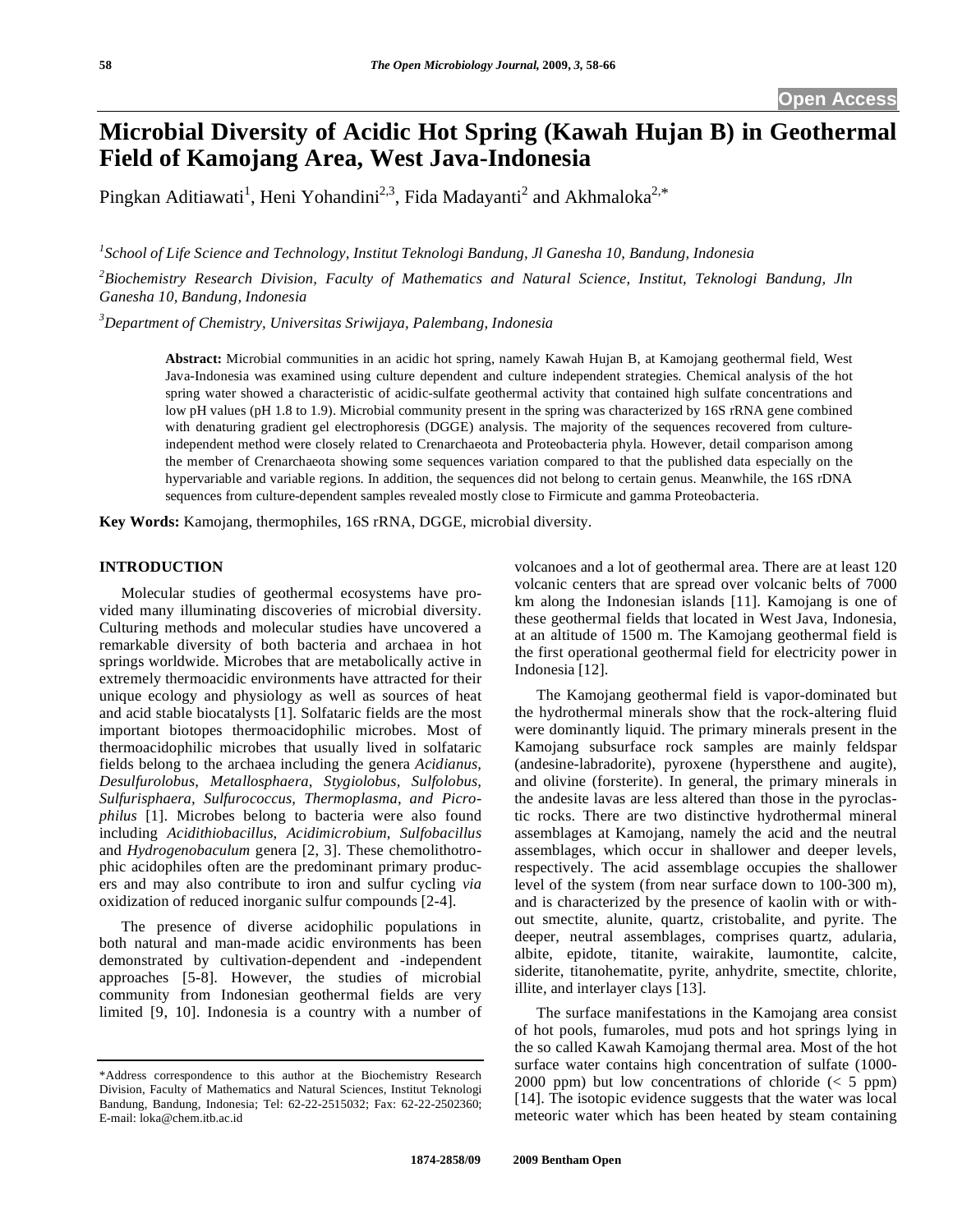hydrogen sulfide, which oxidizes to sulfuric acid to give water of a low pH and high sulfate concentration [13].

 Here we report the microbial community analysis of the acidic hot spring, namely Kawah Hujan B at Kamojang Geothermal Area, West Java, Indonesia. The analysis was based on culture-independent and culture-dependent strategies to get a first insight into the microbial communities in this acidic ecosystem. PCR amplification and DGGE separation of rRNA gene fragments were used to profile the microbial communities.

#### **MATERIALS AND METHODS**

#### **Site and Sample Collection**

 The Kamojang geothermal field is located in West Java Province, Indonesia, about 35 km south of Bandung. Kawah Hujan B (E 107°48'14.38", N -7°8'21.7", the altitude 1690 m) is one of the hot springs in Kamojang Geothermal field. The hot spring is an acidic-sulfate mud pot. Water samples were collected in June 2006. For assessing microbial diversity by culture-independent method, water sample was filtered through a  $0.22$ - $\mu$ m-pore-size cellulose membrane filter (Sartorius, Germany) within 4 h after sampling. The cells on membrane were re-suspended in 25 ml of STE buffer (10 mM Tris-HCl [pH 8.0], 0.1 M NaCl, 1 mM EDTA) and precipitated by centrifugation. Pellet containing microbial communities were stored at -20°C until DNA extracted. Cultivation process was carried out by incubating spring water at  $70^{\circ}$ C after added by nutrients. Two nutrient composition were used as enrichment media, namely P (0.1% (w/v) peptone), and T (0.25% (w/v) tryptone; 0.25% (w/v) NaCl; 0.125% (w/v) yeast extract) media.

### **Geophysico-Chemical Analysis**

 pH and temperature were measured in June 2006. Measurement of cations concentration was performed using Atomic Absorption Spectroscopy/AAS (GBC Avanta Ver. 2.02) method and anions concentration was determined by titration, turbidimetry, spectrophotometry methods.

#### **Bead Beating-Based DNA Extraction**

 The pellet containing microbial cells were mixed with DNA extraction buffer (100 mM Tris-HCl [pH 8.0], 100 mM sodium EDTA [pH 8.0], 100 mM sodium phosphate [pH 8.0], 1.5 M NaCl), glass beads and proteinase K (10 mg/ml) in microcentrifuge tubes by vortexing (Genie, G 560E, USA) at medium vigorous (half of maximum speed) for 15 min at room temperature. After mixing, 20% SDS was added, and the samples were incubated at 65°C for 2 h with gentle end-over-end inversions every 15 to 20 min. Supernatants were mixed with an equal volume of chloroform isoamylalcohol (24:1, v/v). The aqueous phase was recovered by centrifugation and precipitated with 0.6 volume of isopropanol at room temperature for 1 h. The pellet of crude nucleic acids were obtained by centrifugation at 16.000 g for 20 min at room temperature, washed twice with cold 70% ethanol, and resuspended in sterile deionized water.

## **Lysozyme-Based DNA Extraction**

 The pellet cells was suspended in 10 mM Tris HCl buffer (pH 8.0) containing 8 mg/ml of lysozyme and incubated at 37°C for 1 h, the cells were lysed by adding lysis buffer containing 2% SDS, 0.8 mg/ml proteinase K and 200 mM EDTA pH 8.0. The lysis process was carried out by incubation at 50°C for 30 min. Ice cold potassium acetate and acetic acid glacial mixed solution were added and the denatured proteins were precipitated by centrifugation. Supernatants were mixed with an equal volume of chloroform isoamylalcohol (24:1, v/v). The aqueous phase was recovered by centrifugation and precipitated with 0.6 volume of isopropanol at room temperature for 1 h. The pellet of crude nucleic acids were obtained by centrifugation at 16.000 g for 20 min at room temperature, washed twice with cold 70% ethanol, and resuspended in sterile deionized water.

# **Amplification of 16S rRNA Gene Fragments**

 The amplification of partial 16S rRNA genes was carried out as described previously by Ferris [15]. A set of primers were used to amplify about 323-bp section of the 16S rRNA genes of members of the domain Bacteria, including the highly variable V7-V8 region [16]. One primer complements a region conserved among members of the domain Bacteria (*Escherichia coli* positions 1055 to 1070; primer sequence 5'ATGGCTGTCGTCAGCT-3'). The other primer is based on a universally conserved region (*E. coli* positions 1392 to 1406; 5'CGCCCGCCGCGCCCCGCGCCCGGCCCGCCGCCGCCGGCCCGCCGGCCCGCCGGCCCGCCGGCCCGCCGCCGCCG CCCCCGCCCCACGGGCGGTGTGTAC-3') and incorporates a 40-base GC clamp. The specificity of this primer is imparted by the underlined region. PCRs were performed by using cloned *Taq* DNA polymerase according to the instructions provided by the manufacturer (Promega). The temperature cycle for the PCR was 1 min of denaturizing at 94°C, 1 min of annealing, and 1 min of primer extension at 72°C. During an initial touchdown cycle, the annealing temperature was continually decreased from 53 to 43°C in intervals of 1°C per cycle; 20 additional annealing cycles were performed at 43°C. The final primer extension was for 10 min at 72°C.

#### **DGGE and re-PCR of DGGE Bands**

 DGGE was performed by using D-code systems (Bio-Rad Laboratories) with a 1.5-mm gel. Approximately 100- to 500-ng portions of PCR products were used directly onto 8% (w/v) polyacrylamide gels with denaturing gradients from 30 to 40% (100% denaturant was 7 M urea and 40% [v/v] deionized formamide). Electrophoresis was performed with 0.5X TAE buffer (20 mM Tris-acetate, 0.5 mM EDTA) at 200 V and 60°C for 4 h. After electrophoresis, the gels were stained with silver staining method [5]. Each band in the DGGE gel was excised with a razor blade, added with TE buffer (10mM Tris-Cl, 1 mM EDTA), placed in boiling water for 5 minutes, and then incubated overnight at 37°C. The eluted DNA was amplified using the same primers as previous amplification but without GC clamp sequence. PCRs were performed at the following conditions: an initial denaturizing step at 94°C for 5 min, followed by 30 cycles of 1 min at 94°C, 1 min at 50°C, and 1 min at 72°C, and a final extension step of 10 min at 72°C. All of confirm DGGE bands were subjected to DNA sequencing. Sequencing was carried out in an ABI PrismR 3100 Genetic Analyzer (Applied Biosystems) by the Macrogen Sequencing Service (Korea).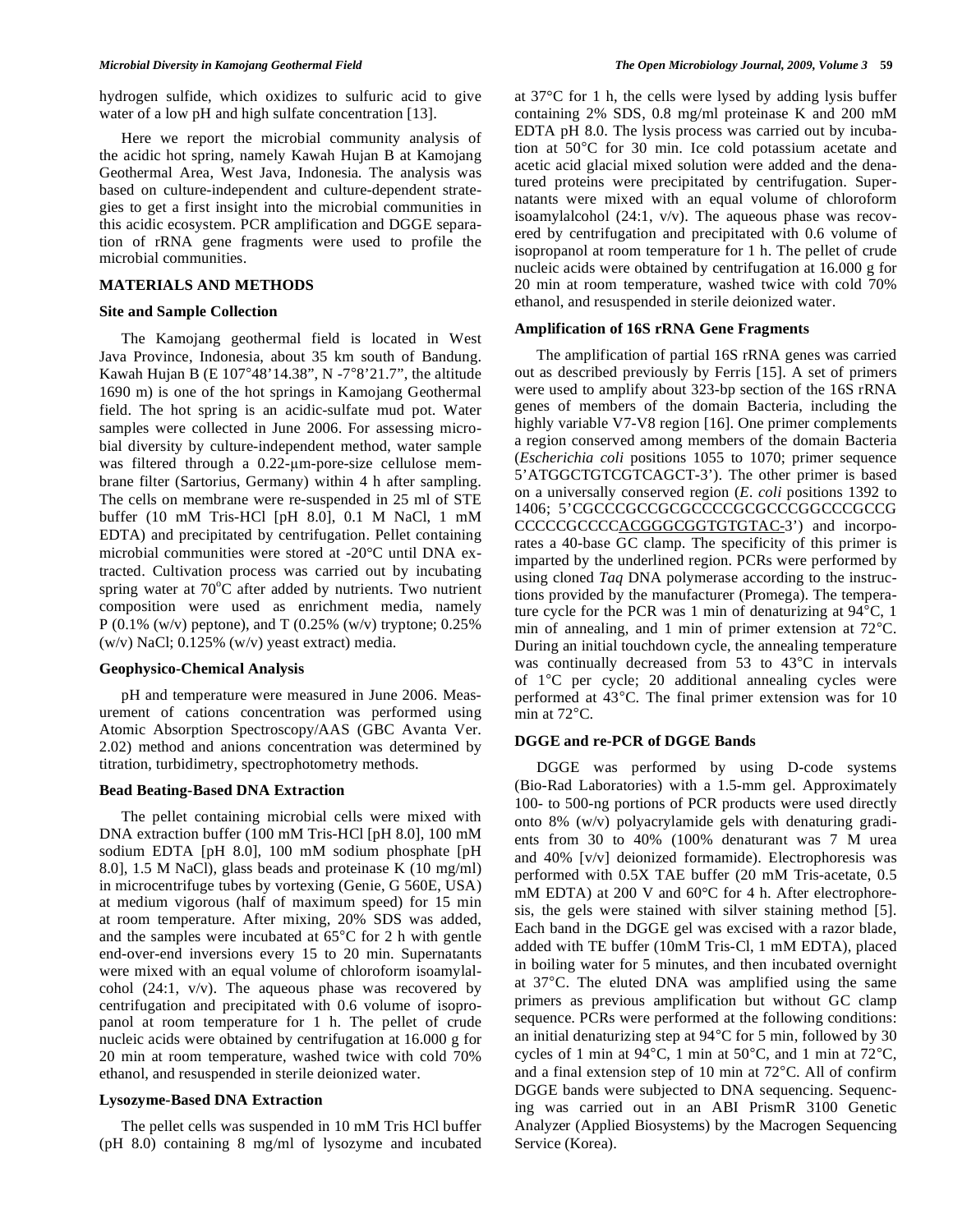#### **Phylogenetic Analysis**

 The sequencing results were compared to 16S rRNA gene sequences from GenBank database at NCBI (National Centre of Biotechnological Information) through web site http://www.ncbi.nlm.nih.gov using BLAST program [17] for screening of sequence similarity. Sequences alignments were performed by ClustalW program [18]. Aligning sequences were visualized using GenDoc program. Phylogenetic reconstruction was accomplished with the phylogeny inference package (PHYLIP version 3.62). Evolutionary distances were calculated by F84 method with the DNADIST program [19]. Phylogenetic trees were constructed from distance matrices by the neighbor-joining method [20], which was implemented with the NEIGHBOR program. The node reproducibility for tree topology was estimated by bootstrap analysis, which included 1000 replicate data sets. The trees were visualized by Treev32 program. Sequences were checked for chimeras using the CHECK\_CHIMERA program of the Ribosomal Database Project [21].

### **Nucleotide Sequence Accession Numbers**

 All of the nucleotide sequences from this study have been deposited in the GenBank database under accession numbers EU625430 to EU625445 and EU625464 to EU625473.

## **RESULTS**

# **Geochemical Characteristic**

 Kawah Hujan B has temperature at 90-92° C and pH 1.8- 1.9. Chemical analysis of the hot spring water showed a high concentration of sulfate and Fe total ions. Some other metal ions, such as Mn, Pb, and Cu were detected in low concentration, as well anion such as chloride and nitrate (Table **1**).

| Table 1. | Concentrations of Total Soluble Constituents of |  |  |  |
|----------|-------------------------------------------------|--|--|--|
|          | Kawah Hujan B                                   |  |  |  |

| Analyte              | Conc. mg/L |
|----------------------|------------|
| Ca                   | 9.48       |
| Mg                   | 0.23       |
| Fe                   | 11.81      |
| Mn                   | 0.22       |
| Na                   | 9.46       |
| K                    | 1.37       |
| Pb                   | 0.02       |
| Cu                   | 0.46       |
| CI                   | 32.67      |
| $\mathrm{SO_4}^{2-}$ | 2,740.85   |
| Nitrate $(NO3)$      | 2.11       |
| Nitrite $(NO2)$      | 0.03       |
| Flouride $(F)$       | 0.63       |

### **Chromosomal DNA and DGGE Profile**

 Two DNA extraction methods, lisozyme-based and bead beating-based methods were performed independently to culture-independent (filtration) sample, while chromosomal DNA from culture-dependent (cultivation) samples were performed only by bead beating-based method. PCR amplifications of 16S rRNA gene fragments were successfully carried out for both filtration and cultivation samples. All of amplification results produced a single band in agarose gel electrophoresis with the size of approximately 400 bps.

 DGGE profile of 16S rRNA gene fragments performed by filtration samples obtained from different cell lysis methods showed a different pattern. The different DGGE profiles were also performed by cultivation samples. Most of intense bands were appeared at the upper and lower sides of the gel (Fig. **1**). However, some thin bands at the middle side of the gel were appeared on the filtration sample by enzymatically lysed and culture sample grown in P medium. Bands at the upper side of the gel showed a similar pattern. Most of the DGGE bands were successfully re-amplified and sequenced. The sequences estimated as chimeric artifact were excluded from further analysis.



**Fig. (1).** DGGE profiles of Kawah Hujan B samples. The individual bands that have been further analysis presented in number (1 - 17). Lane A-B, PCR product from filtration samples (bead-beating and lysozyme methods) respectively. Lane C-D, PCR product from cultivation samples (P and T media) respectively.

### **Phylogenetic and Diversity of Community**

 Microbial community present in acidic-sulfate containing hot spring was characterized by 16S rRNA gene fragment analysis. The majority of the sequences recovered from filtration sample obtained by enzymatic-based cell lyses method were affiliated with the Crenarchaeota phylum, and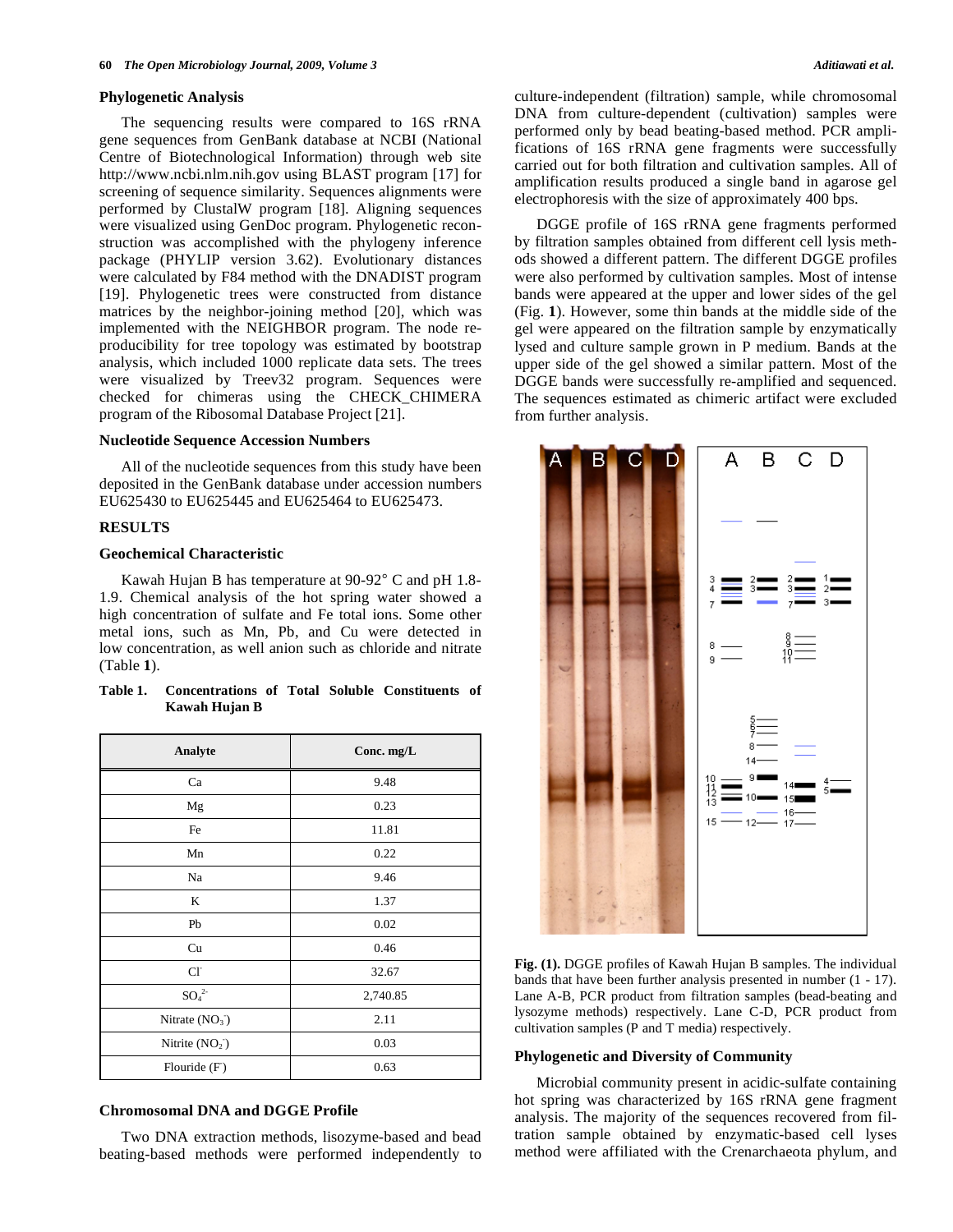only one sequence was closed to *Pseudomonas* genus belonging to Proteobacteria phylum (Fig. **2**). While the sequences recovered from filtration sample obtained by beadbeating method were performed slightly different lineage on phylogenetic tree (Fig. **3**). Sequences affiliated with the Crenarchaeota were minority in filtrated sample obtained by bead-beating method. Most of sequences were close to gamma Proteobacteria group including *Aeromonas, Xenorhabdus,* and *Enterobacter* genera. In phylogenetic tree, the sequences closed to Crenarchaeota showed clustering in a distinct branch (Fig. **2**).

 Detail alignment of the sequences to closely related sequences from database showed that the sequences belonged to Crenarchaeota group showed many bases substitution compared to that the sequences available in the GenBank database (Fig. **4A**). Sequences variations were observed throughout the region that lied in the variable region as well as conserved region. Variation sequences were also observed on the sequences that closed to gamma Proteobacteria group. However, most of the differences were laid in the V7 and V8 hypervariable region (Fig. **4B**), particularly for the sequences closed to *Aeromonas* genus. Meanwhile the sequences closed to *Pantoea/Enterobacter* genus had relatively similar sequences compared to that the sequences available in the GenBank database (data not shown).

 Microbial diversities from the cultivation samples were mostly different with the filtration sample. The sequences recovered from cultivation in P medium revealed as gamma Proteobacteria. Most of them were affiliated to *Pantoea/Enterobacter* genus, three sequences performed distinct cluster with other known microbes, and one sequences closed to *Pseudomonas* (Fig. **5**)*.* While, most of the sequences detected in T medium were closed to *Alicyclobacil-* *lus,* and only one sequence was affiliated with gamma proteobacterium (Fig. **6**).

 Detail alignment for the sequence close to *Pseudomonas* genus revealed slightly differences with other sequences from the GenBank database. Most of sequence variation lied in variable region and one nucleotide difference detected in conserved region. While detail alignment for the sequences obtained from T medium that closed to *Alicyclobacillus* showed sequence variation, particularly in V7 and V8 hypervariable region (Fig. **7**).

# **DISCUSSION**

 The Kawah Hujan B of Kamojang geothermal filed is a stressfull, natural environment with an extremely low pH, high temperature and high load of sulfate ion. Investigation of microbial diversity using culture-dependent and cultureindependent revealed that the microbes from culturedependent were belong to Crenorchoeota and Proteobacteria phyla while from culture-dependent belong to Firmicute and gamma Proteobacteria.

 The present of Crenorchaeota in Kawah Hujan B was predicted since these organisms frequently found in extreme environment [22, 23]. Some species of Crenorchaeota are thermoacidophile growing in environment with high sulfate concentration [22]. Crenorchaeota was aerob, facultative anearob, and anaerob, chemoorganotroph and lithotroph, and able to use sulphur as energy source in their metabolism [24, 25]. In this experiment, most of microbes detected by culture-independent strategy were archaea suggesting that the Kawah Hujan B was suitable habitat for these microbes. A few reports showed that archaea were predominant microbes on the environments with extreme temperature  $(>90^{\circ}C)$  [26], and most of thermoacidophile archaea were belonging to



Fig. (2). Phylogenetic relationships of the 16S rRNA gene fragment sequences obtained from the filtration samples using lysozyme cell lysis method and related sequences. Distance analysis was performed using the F84 correction, followed by phylogenetic tree construction using the neighbor-joining method of the PHYLIP software with 1,000 bootstrap replicates. (dashline), represented the samples.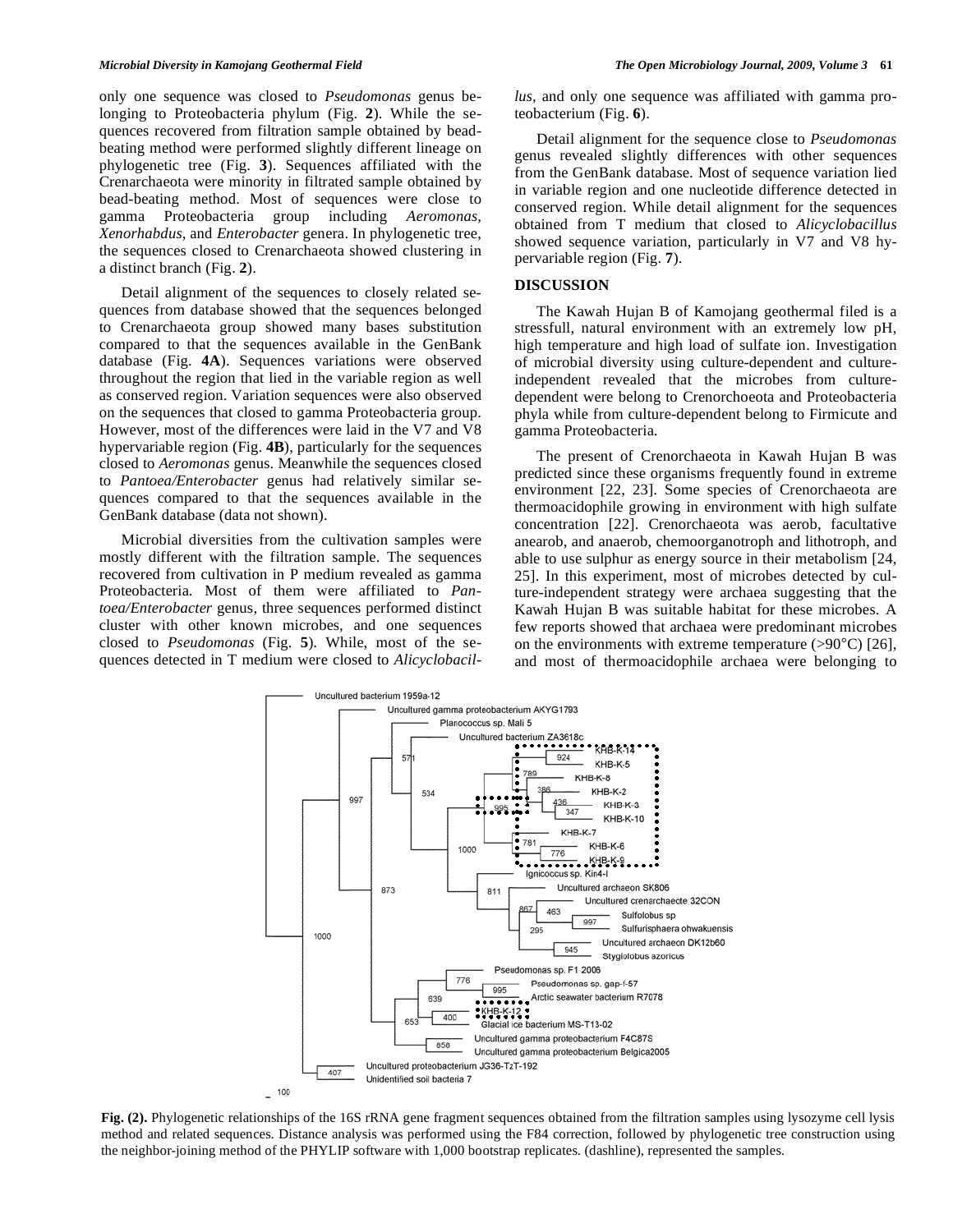

**Fig. (3).** Phylogenetic relationships of the 16S rRNA gene fragment sequences obtained from the culture-independent samples using beadbeating cell lysis method and related sequences. Distance analysis was performed using the F84 correction, followed by phylogenetic tree construction using the neighbor-joining method of the PHYLIP software with 1,000 bootstrap replicates. (dashline), represented the samples.

Crenorchaeota phylum [27]. Furthermore, some hyperthermophilic archaea were known as reducing sulfur organisms [28]. Some genus of Crenorchaeota, such as *Sulfolobus* dan *Acidianus* were known as sulfur oxidicing microbes [29, 30]. High concentration sulfate ion in Kawah Hujan B indicated that there were sulphur oxidicing and reducing microbes [22]. However, homological analysis of 16S rRNA gene fragment of Crenorchaoeta from Kawah Hujan B showed that the sequences have many based substitution compared to that the GenBank sequences. In addition, the phylogenetic analysis showed that the organisms clustering in different branches. This suggested that the Crenorchaoeta from Kawah Hujan B might be distinct with other known organisms.

 The microbes, obtained from enzymatic based-cell lyses were slightly different with physical lyses. *Aeromonas* and *Pantoea/Enterobacter* were only detected by physical based method while microbe belongs to *Pseudomonas* only found on sample lyses by enzymatic method, while, the archaea were detected by both methods. This again suggested that Kawah Hujan B is suitable for archaea niches. The fail to detect *Aeromonas* and *Pantoea* by enzymatic based lyses but successfully by physical treatment suggested that organism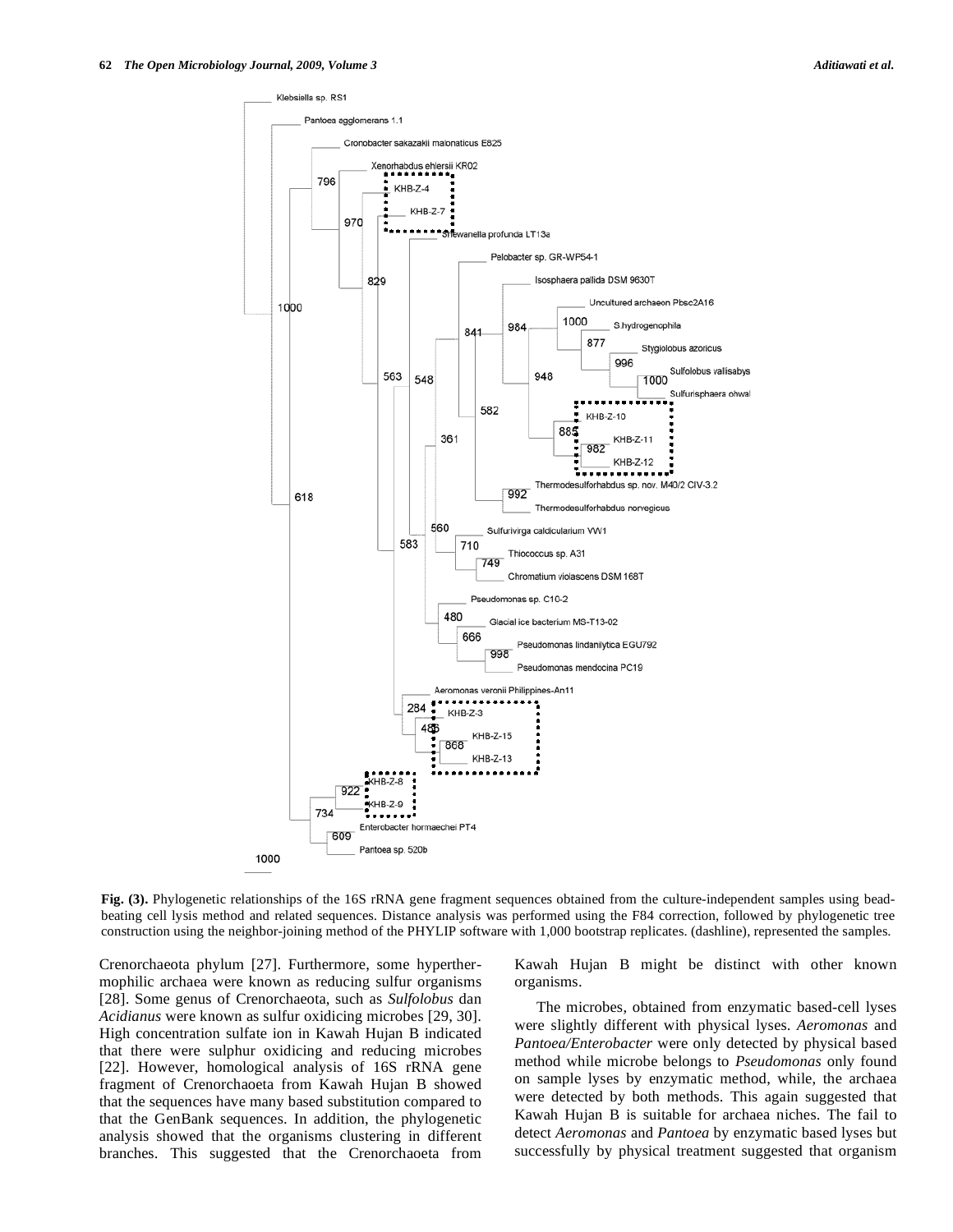#### $\mathbf A$

| D85520 Stygiolobus azoricus<br>Y07784 S.hydrogenophila<br>AB293224 Uncultured archaeon P : --------<br>$KHB-Z-11$<br>$KHB-Z-12$<br>$KHB-Z-10$ | aGcTC                                                                                                                                                                                                                                                                                                                                                                                                                                                       | 20<br>$\alpha$                 |         | 40<br>gTGA TGTC gTTaAGTC g A CGAGC AgAcCCCc CocCtaGTTg tA c                                                                                                                                                                                                                                                                                                                                                        | $\star$<br>60 |   | 80  | 75<br>77<br>76<br>75<br>75<br>75<br>75<br>72<br>73 |
|-----------------------------------------------------------------------------------------------------------------------------------------------|-------------------------------------------------------------------------------------------------------------------------------------------------------------------------------------------------------------------------------------------------------------------------------------------------------------------------------------------------------------------------------------------------------------------------------------------------------------|--------------------------------|---------|--------------------------------------------------------------------------------------------------------------------------------------------------------------------------------------------------------------------------------------------------------------------------------------------------------------------------------------------------------------------------------------------------------------------|---------------|---|-----|----------------------------------------------------|
|                                                                                                                                               | ٠                                                                                                                                                                                                                                                                                                                                                                                                                                                           | 100                            | $\star$ | 120<br>$\star$                                                                                                                                                                                                                                                                                                                                                                                                     | 140           | ۰ | 160 |                                                    |
|                                                                                                                                               |                                                                                                                                                                                                                                                                                                                                                                                                                                                             |                                |         |                                                                                                                                                                                                                                                                                                                                                                                                                    |               |   |     |                                                    |
|                                                                                                                                               |                                                                                                                                                                                                                                                                                                                                                                                                                                                             |                                |         |                                                                                                                                                                                                                                                                                                                                                                                                                    |               |   |     |                                                    |
| D85520 Stygiolobus azoricus                                                                                                                   |                                                                                                                                                                                                                                                                                                                                                                                                                                                             |                                |         |                                                                                                                                                                                                                                                                                                                                                                                                                    |               |   |     |                                                    |
| Y07784 S.hydrogenophila                                                                                                                       |                                                                                                                                                                                                                                                                                                                                                                                                                                                             |                                |         |                                                                                                                                                                                                                                                                                                                                                                                                                    |               |   |     | 158                                                |
|                                                                                                                                               |                                                                                                                                                                                                                                                                                                                                                                                                                                                             |                                |         |                                                                                                                                                                                                                                                                                                                                                                                                                    |               |   |     | : 158                                              |
|                                                                                                                                               |                                                                                                                                                                                                                                                                                                                                                                                                                                                             |                                |         |                                                                                                                                                                                                                                                                                                                                                                                                                    |               |   |     | : 158                                              |
| $KHB-Z-11$                                                                                                                                    |                                                                                                                                                                                                                                                                                                                                                                                                                                                             |                                |         |                                                                                                                                                                                                                                                                                                                                                                                                                    |               |   |     | : 158                                              |
| $KHB-Z-12$                                                                                                                                    |                                                                                                                                                                                                                                                                                                                                                                                                                                                             |                                |         | : $A_1, T_2, \ldots, C_2, \ldots, D_n, \ldots, D_n, \ldots, T_n, \ldots, D_n, \ldots, T_n, \ldots, T_n, \ldots, T_n, \ldots, T_n, \ldots, T_n, \ldots, T_n, \ldots, T_n, \ldots, T_n, \ldots, T_n, \ldots, T_n, \ldots, T_n, \ldots, T_n, \ldots, T_n, \ldots, T_n, \ldots, T_n, \ldots, T_n, \ldots, T_n, \ldots, T_n, \ldots, T_n, \ldots, T_n, \ldots, T_n, \ldots, T_n, \ldots, T_n, \ldots, T_n, \ldots, T_n$ |               |   |     | : 155                                              |
| $KHB-Z-10$                                                                                                                                    |                                                                                                                                                                                                                                                                                                                                                                                                                                                             |                                |         |                                                                                                                                                                                                                                                                                                                                                                                                                    |               |   |     |                                                    |
|                                                                                                                                               |                                                                                                                                                                                                                                                                                                                                                                                                                                                             | 180                            | 200     | gGg cAC cTa ggGGACtGCCG G AA CGGAGGAAGG GGGG c ACG CA GTCa cATGcCCC aA c                                                                                                                                                                                                                                                                                                                                           | 220           | ٠ | 240 |                                                    |
|                                                                                                                                               |                                                                                                                                                                                                                                                                                                                                                                                                                                                             |                                |         |                                                                                                                                                                                                                                                                                                                                                                                                                    |               |   |     |                                                    |
|                                                                                                                                               |                                                                                                                                                                                                                                                                                                                                                                                                                                                             |                                |         |                                                                                                                                                                                                                                                                                                                                                                                                                    |               |   |     |                                                    |
|                                                                                                                                               |                                                                                                                                                                                                                                                                                                                                                                                                                                                             |                                |         |                                                                                                                                                                                                                                                                                                                                                                                                                    |               |   |     | 240                                                |
| D85520 Stygiolobus azoricus                                                                                                                   | $: \ldots \cdot \mathbf{r} \mathbf{c} \ldots \mathbf{r} \mathbf{c} \ldots \mathbf{r} \ldots \mathbf{r} \ldots \mathbf{c} \ldots \mathbf{c} \ldots \mathbf{c} \ldots \mathbf{c} \ldots \mathbf{c} \ldots \mathbf{c} \ldots \mathbf{c} \ldots \mathbf{c} \ldots \mathbf{c} \ldots \mathbf{c} \ldots \mathbf{c} \ldots \mathbf{c} \ldots \mathbf{c} \ldots \mathbf{c} \ldots \mathbf{c} \ldots \mathbf{c} \ldots \mathbf{c} \ldots \mathbf{c} \ldots \mathbf{$ |                                |         |                                                                                                                                                                                                                                                                                                                                                                                                                    |               |   |     | 240                                                |
| Y07784 S.hydrogenophila                                                                                                                       |                                                                                                                                                                                                                                                                                                                                                                                                                                                             |                                |         |                                                                                                                                                                                                                                                                                                                                                                                                                    |               |   |     | 240                                                |
|                                                                                                                                               |                                                                                                                                                                                                                                                                                                                                                                                                                                                             |                                |         |                                                                                                                                                                                                                                                                                                                                                                                                                    |               |   |     | 240                                                |
|                                                                                                                                               |                                                                                                                                                                                                                                                                                                                                                                                                                                                             |                                |         |                                                                                                                                                                                                                                                                                                                                                                                                                    |               |   |     | : 240                                              |
| $KHB-Z-11$                                                                                                                                    |                                                                                                                                                                                                                                                                                                                                                                                                                                                             |                                |         |                                                                                                                                                                                                                                                                                                                                                                                                                    |               |   |     |                                                    |
| $KBB-Z-12$                                                                                                                                    |                                                                                                                                                                                                                                                                                                                                                                                                                                                             |                                |         |                                                                                                                                                                                                                                                                                                                                                                                                                    |               |   |     |                                                    |
| $KHB-Z-10$                                                                                                                                    |                                                                                                                                                                                                                                                                                                                                                                                                                                                             |                                |         |                                                                                                                                                                                                                                                                                                                                                                                                                    |               |   |     |                                                    |
|                                                                                                                                               |                                                                                                                                                                                                                                                                                                                                                                                                                                                             |                                |         | CCC GGGc CAC CG G TaCAATGGc GG ACA GGG T CGACcCCGaAAGGggGAGcCAAtCcC AAACCC gcCg                                                                                                                                                                                                                                                                                                                                    |               |   |     |                                                    |
|                                                                                                                                               | 260                                                                                                                                                                                                                                                                                                                                                                                                                                                         |                                | 280     |                                                                                                                                                                                                                                                                                                                                                                                                                    | 300           |   |     |                                                    |
| D85507 Sulfurisphaera ohwakuen :                                                                                                              |                                                                                                                                                                                                                                                                                                                                                                                                                                                             |                                |         |                                                                                                                                                                                                                                                                                                                                                                                                                    |               |   |     |                                                    |
| EF660336 Sulfolobus vallisabys :                                                                                                              |                                                                                                                                                                                                                                                                                                                                                                                                                                                             |                                |         |                                                                                                                                                                                                                                                                                                                                                                                                                    |               |   |     |                                                    |
| D85520 Stygiolobus azoricus                                                                                                                   |                                                                                                                                                                                                                                                                                                                                                                                                                                                             |                                |         |                                                                                                                                                                                                                                                                                                                                                                                                                    |               |   |     |                                                    |
| Y07784 S.hydrogenophila                                                                                                                       | ÷.                                                                                                                                                                                                                                                                                                                                                                                                                                                          |                                |         |                                                                                                                                                                                                                                                                                                                                                                                                                    |               |   |     |                                                    |
| AB293224 Uncultured archaeon P                                                                                                                | $\ddot{\phantom{a}}$                                                                                                                                                                                                                                                                                                                                                                                                                                        |                                |         |                                                                                                                                                                                                                                                                                                                                                                                                                    |               |   |     |                                                    |
| AJ231195 Isosphaera pallida DS :                                                                                                              |                                                                                                                                                                                                                                                                                                                                                                                                                                                             |                                |         |                                                                                                                                                                                                                                                                                                                                                                                                                    |               |   |     |                                                    |
| $KHB-Z-11$                                                                                                                                    |                                                                                                                                                                                                                                                                                                                                                                                                                                                             |                                |         |                                                                                                                                                                                                                                                                                                                                                                                                                    |               |   |     |                                                    |
| $KHB-Z-12$                                                                                                                                    |                                                                                                                                                                                                                                                                                                                                                                                                                                                             |                                |         | : $TCCT.GT.GCTC$ . AGTG. AC. C. $TTT$ : 300                                                                                                                                                                                                                                                                                                                                                                        |               |   |     |                                                    |
| $KHB-Z-10$                                                                                                                                    |                                                                                                                                                                                                                                                                                                                                                                                                                                                             | AGT GGAT G GGG CTG Aac cGCCCTC |         | Ac gGAATCc cTAGTAA CGcG                                                                                                                                                                                                                                                                                                                                                                                            |               |   |     |                                                    |

 $\bf{B}$ 



**Fig. (4).** Comparison of nucleotide sequences of DGGE band from culture-independent sample. **A**. Close to Crenarchaeota groups. **B**. Close to gamma Proteobacteria groups. (Grey block) represented hypervaribale region (V7 and V8); (**.**), represented same bases.

might form biofilms or spores in Kawah Hujan B. Formation of biofilm were one of microbial adaptation for dynamic condition of environment [26]. Furthermore, some microbes required to form biofilm for growth on the surface, especially for mud-associated growth mcrobes [31].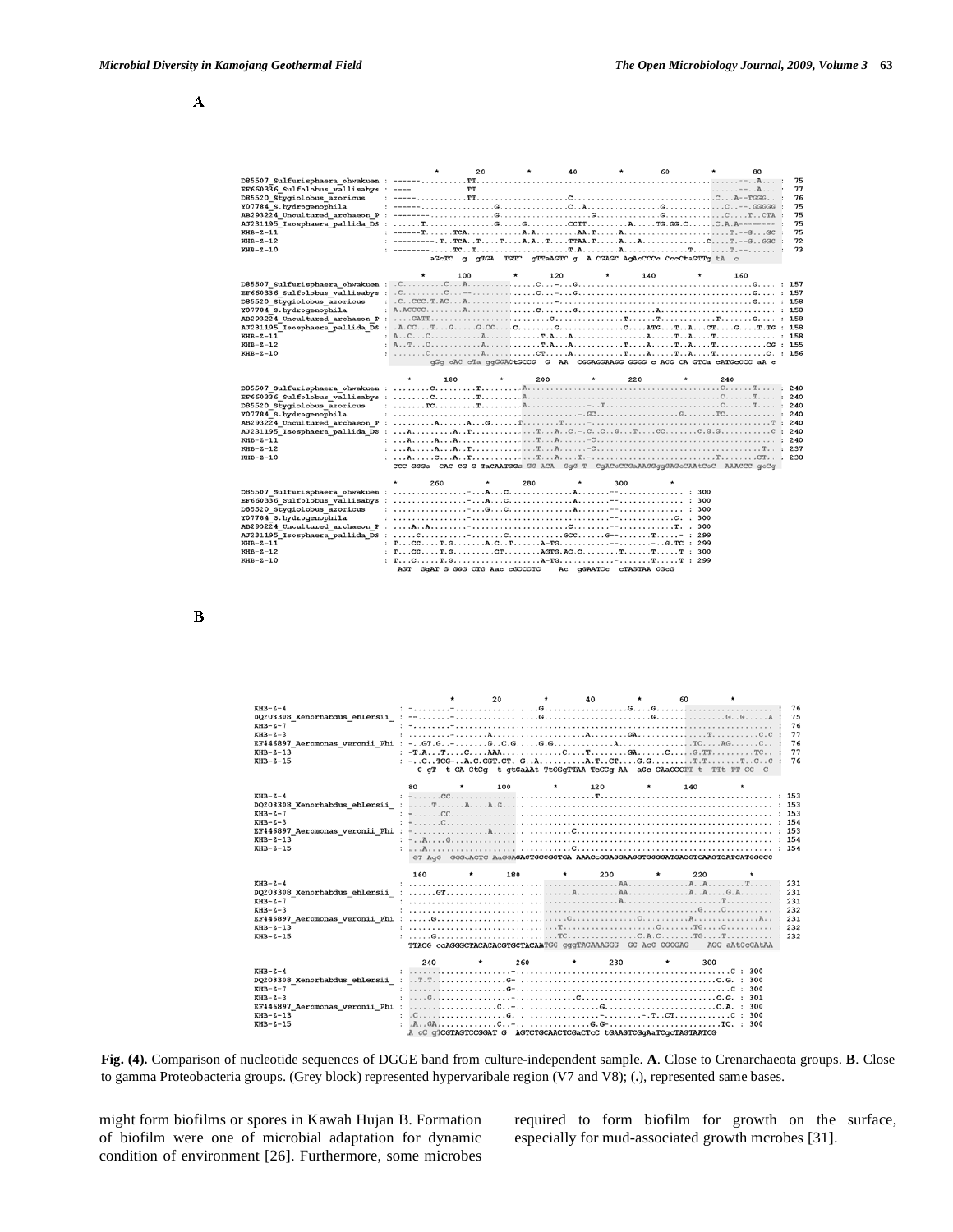

**Fig. (5).** Phylogenetic relationships of the 16S rRNA gene fragment sequences obtained from the culture grown in P medium and related sequences. Distance analysis was performed using the F84 correction, followed by phylogenetic tree construction using the neighbor-joining method of the PHYLIP software with 1,000 bootstrap replicates. (dashline), represented the samples.



**Fig. (6).** Phylogenetic relationships of the 16S rRNA gene fragment sequences obtained from the culture grown in T medium and related sequences. Distance analysis was performed using the F84 correction, followed by phylogenetic tree construction using the neighbor-joining method of the PHYLIP software with 1,000 bootstrap replicates. (dashline), represented the samples.

 In this study some microbes found by cultureindependent were not detected in cultivation samples. This is probably due to some predominant microbes in natural samples belong as unculturable organisms, while microbes were less dominat in nature could grow better in compatible media. The presence of Firmicute, such as *Alicyclobacillus* in Kawah Hujan B is not surprising since this microbe often found in geothermal region [32-35]. *Alicyclobacillus* was thermoacidophilic microbe, Gram-positive and endospore forming [32, 36, 37]. *Alicyclobacillus* was aerobic and some showed several phenotypic properties such as the ability to oxidize iron, elemental sulfur and sulfides [34, 36]. These conditions were provided by Kawah Hujan B.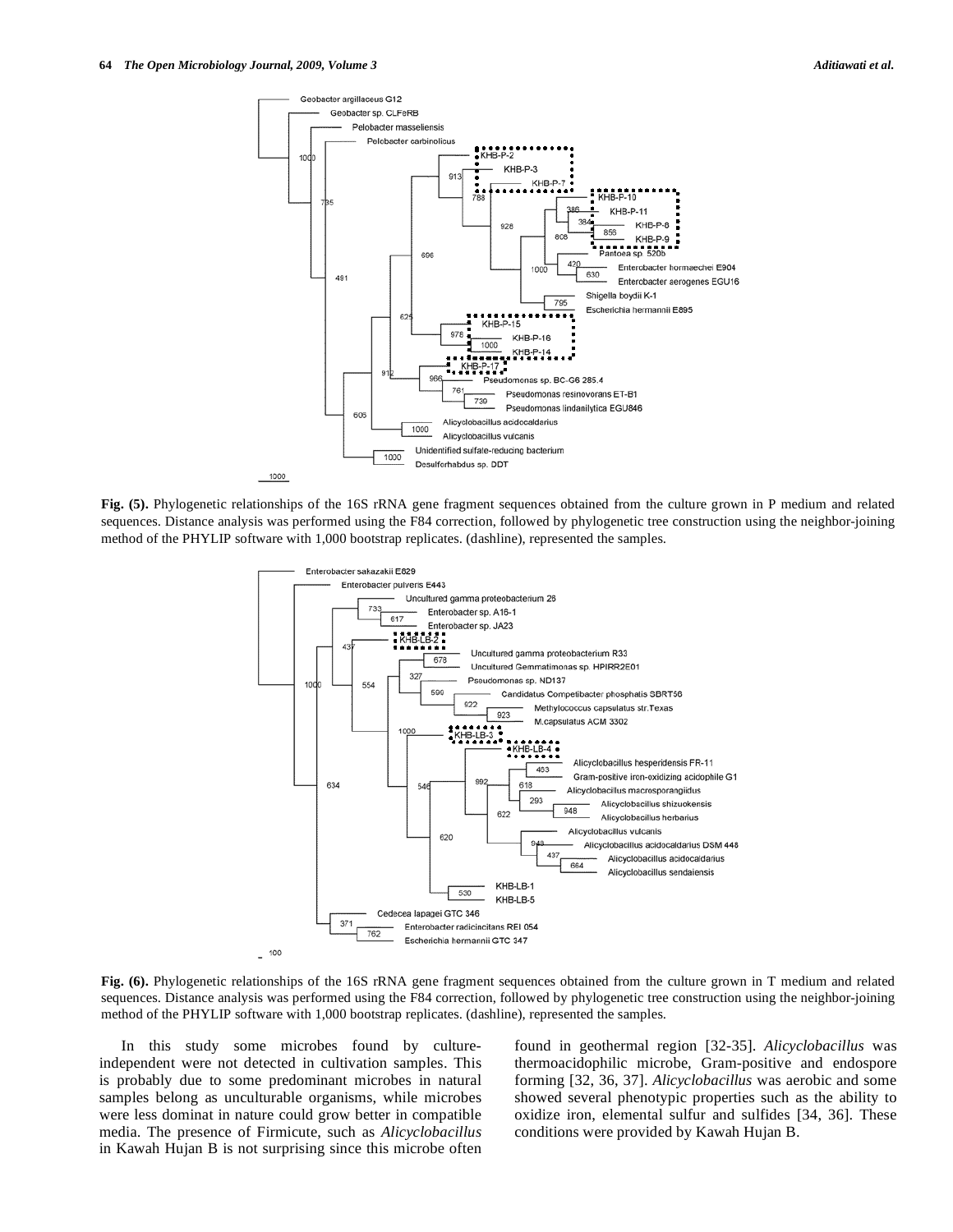

 $\bf{B}$ 



**Fig. (7).** Comparison of nucleotide sequences of DGGE band which is close to *Alicyclobacillus* (**A**) and *Enterobacter* (**B**) sequences. (Grey block) represented for hypervaribale region; (**.**), represented same bases.

# **CONCLUSIONS**

 Biodiversity of microbial diversity from an acidic hot spring at Kamojang Geothermal Field was performed based on culture-dependent and culture-independent strategies. The majority of microbes revealed from the culture-independent were close to Chrenorchaeota and Proteobacteria, however, detail analysis of the sequences closed to Chernorchaeota showed difference with other known sequence from the genbank. Meanwhile microbes identified by culture-dependent samples were closed to Firmicute and gamma Proteobacteria.